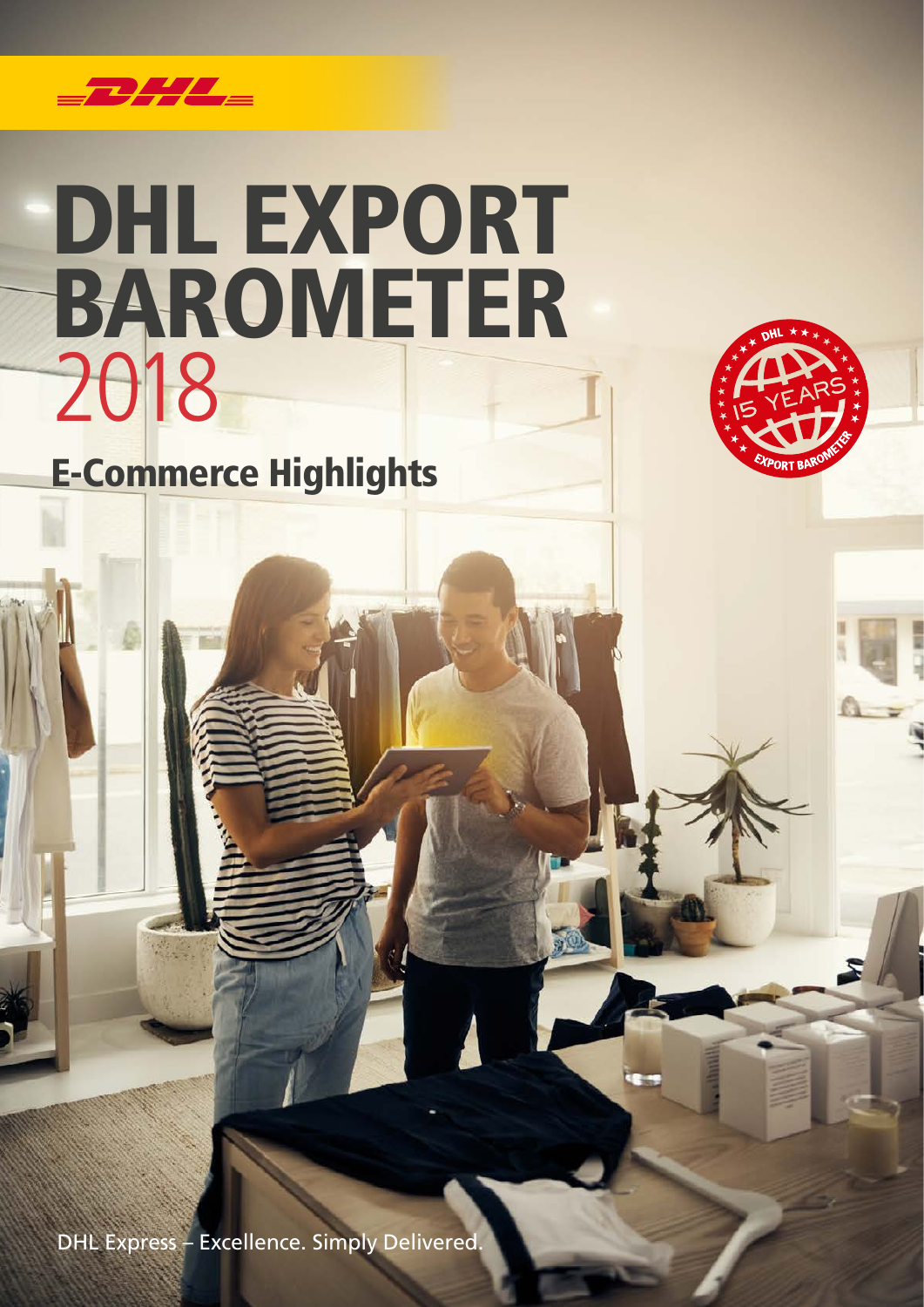# ABOUT THE DHL EXPORT BAROMETER

*Respondents were selected from the DHL database and answered a 10-minute online questionnaire.*

The DHL Export Barometer is a report generating analysis on export confidence among Australian businesses.

First launched in November 2003, this annual indicator is designed to independently research and examine issues impacting Australian exporters, including the emerging changes in overseas markets.

The DHL Export Barometer 2018 was conducted by ACA Research, which surveyed 212 Australian exporters between 29 June and 23 July, 2018. Respondents were selected from the DHL database and answered a 10-minute online questionnaire.

This group represented a broad cross-section of the country, with VIC/TAS tallying 29%, NSW/ACT 37%, QLD 24%, WA 5% and SA/NT 5%.

Businesses ranged in size from smaller operations with fewer than five employees, to large organisations with more than 100 staff. The data is weighted with services and tourism representing 20% versus primary industries providers, manufacturing and consumer products totalling 80%.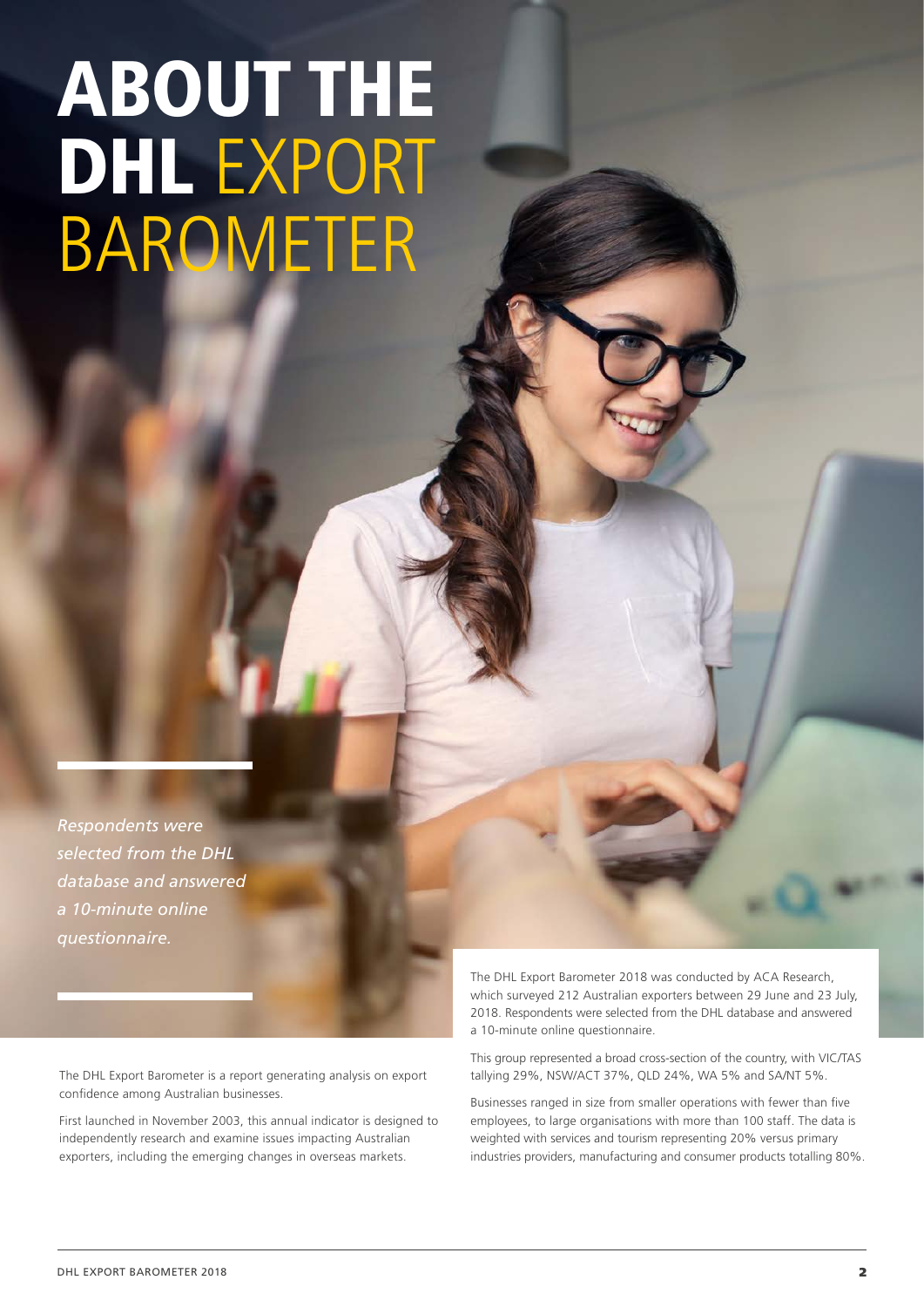## EXPORTER CONFIDENCE HITS ALL TIME HIGH

*The DHL Export Barometer shows export confidence at its highest level since the research commenced in 2003.*

There has never been a better time to be an exporter in Australia with industry confidence rising to record levels.

The 15th annual DHL Express Barometer shows an impressive 75% of Aussie traders expect sales to increase in the next 12 months – the highest level reported since the independent survey began in 2003.

The 8% surge is an undeniable sign international trade is flourishing and that Australian businesses are ready to meet demand.

The overall result also far exceeds the previous industry peaks of 69%, recorded in 2010, and before the Global Financial Crisis in 2007.



Leading morale is small businesses (81%), along with industry newcomers (80%).

Geographically, Victorian operators report the highest confidence (88%), followed by New South Wales (75%) and Queensland (70%).

Meanwhile, on the ground strong growth is already evident.

Orders have increased during the past year for 61% of Australian exporters – the highest in a decade, setting another industry record. The growth is attributed to a boost in activity from existing customers, and exporters buoyed by the results are preparing to expand.

Up to 43% foreshadow entering new markets to increase business, and 50% plan to stimulate demand through new products and services.

Additionally, close to half of the companies surveyed plan to broaden current operations into new trade territories.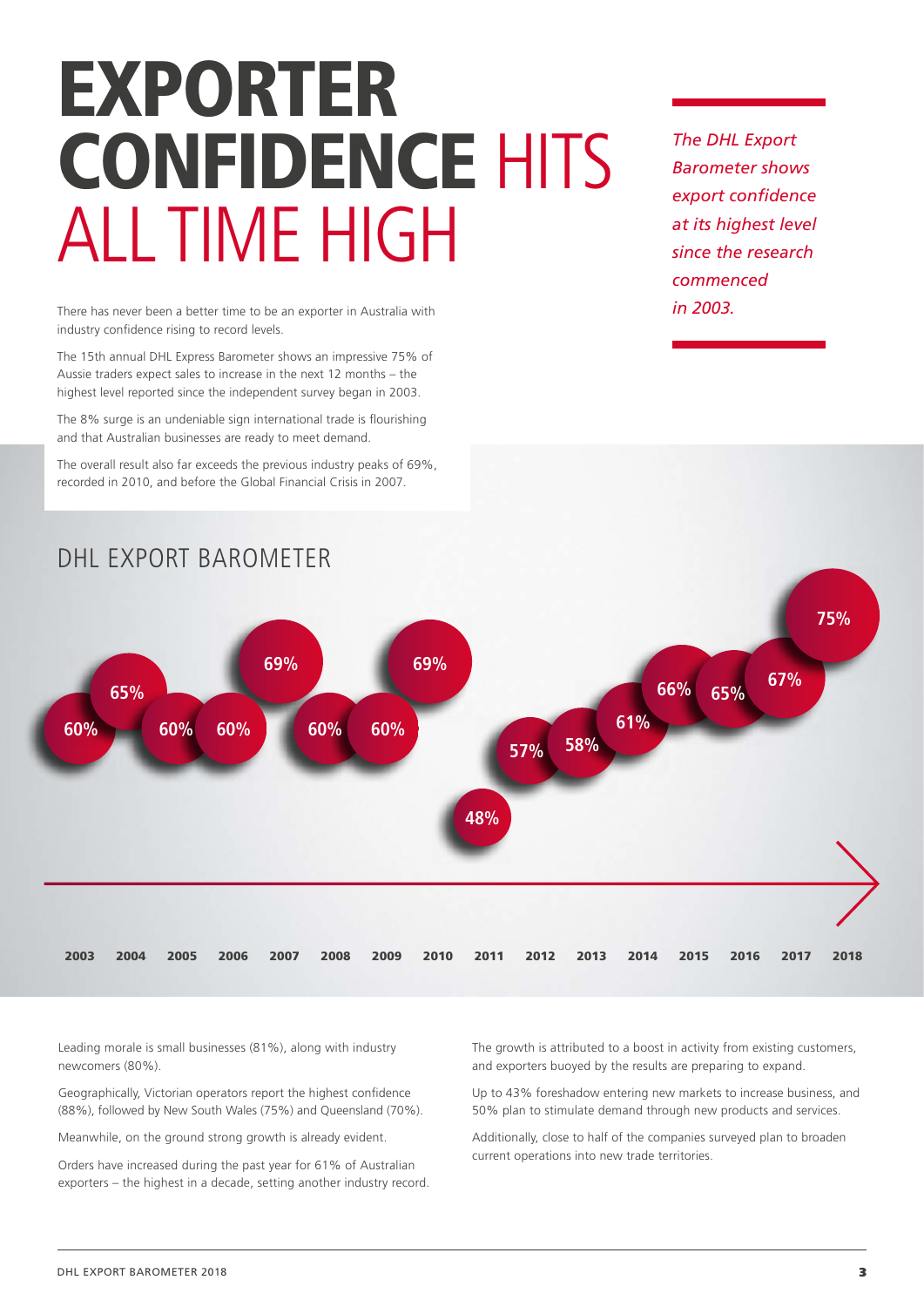### FASHION EXPORTERS DRESS FOR **SUCCESS**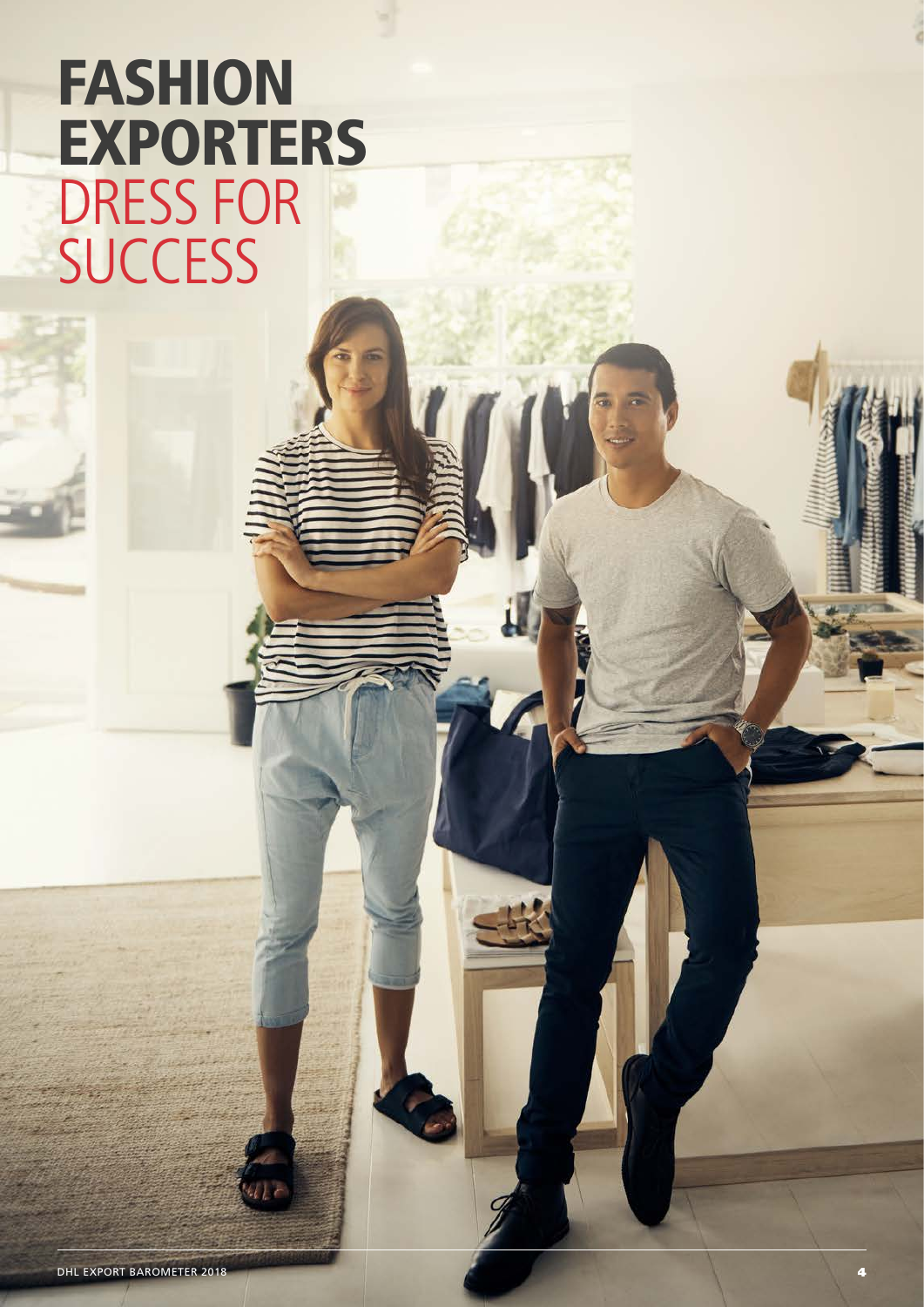Ranging from designer threads to basic streetwear, fashion businesses are dominating Australia's consumer goods export market.

For the first time since the survey began in 2003, the Barometer is examining the consumer field in-depth and finding fashion tops exports in its category.

Apparel ranks ahead of health and beauty products, accessories, electronics, sporting goods and homewares, with the success underpinned by strong internet sales.

In fact, businesses in the fashion category greatly outspend exporters in all other sectors when it comes to online. A whopping 44% splash more than 60% of their marketing budget on internet platforms – double the industry average (32%).

Photo-sharing giant Instagram is the most favoured, attracting spend from 68%. This is closely followed by Facebook (59%), internet bloggers (41%), and Instagram Stories (32%).

The active online strategy is proving to be overwhelmingly successful with 78% of fashion exporters expecting an increase in orders in 2018.

*Fashion businesses are the dominant category amongst consumer goods exporters.*

### CONSUMER GOODS EXPORTERS SPECIALISE IN

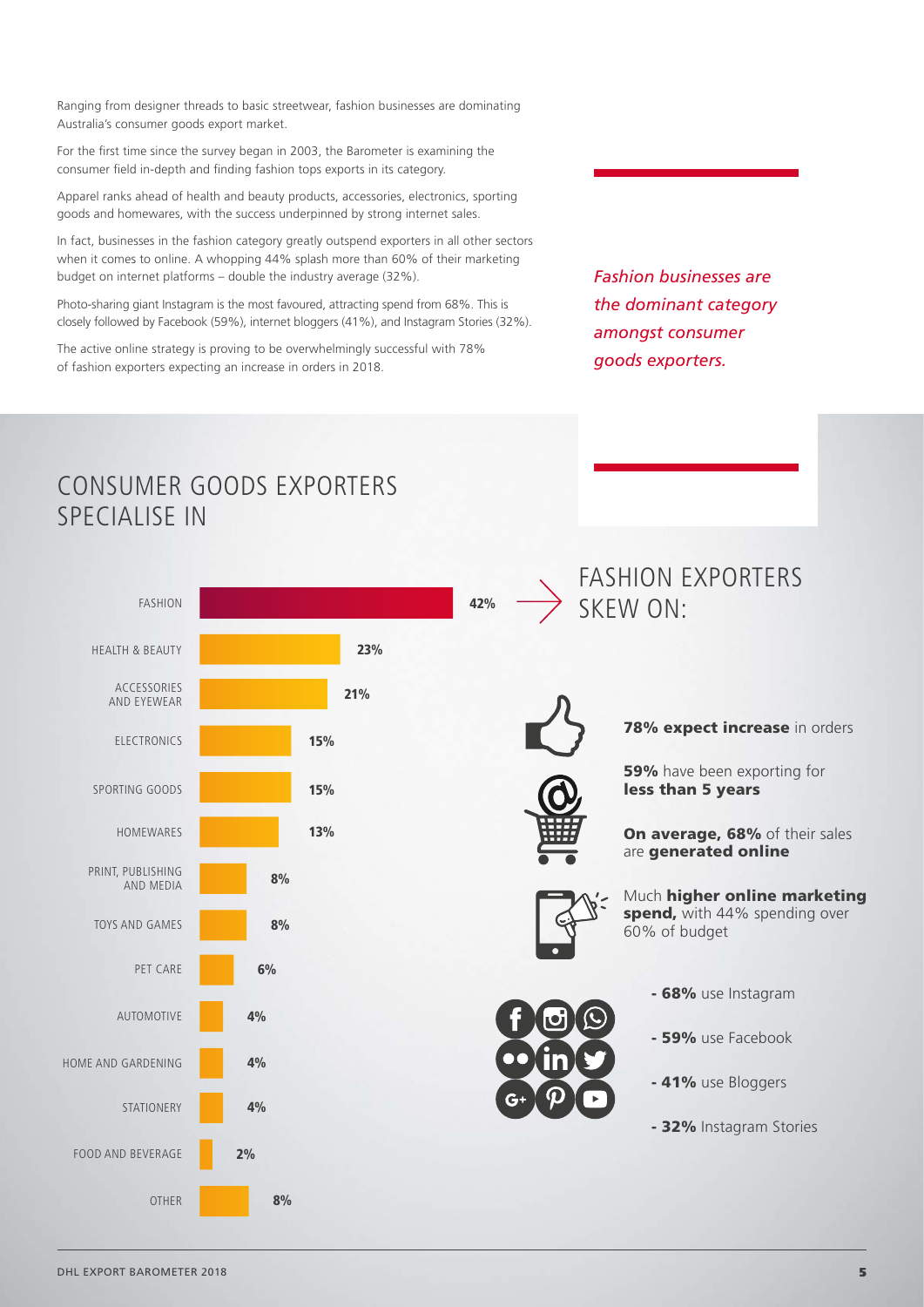## E-COMMERCE STEAMS AHEAD *The majority of exporters*

Australian exporters are harnessing the benefits of the e-commerce boom with four in five businesses generating orders and fielding enquiries online.

Of these exporters, the proportion of their sales from the internet has surged to 47% – up from 42% last year.

However, there is no one-size-fits-all approach with online marketing differing significantly across the sector.

Industry-wide, more than half of all exporters use social media to bring in orders. A third (34%) advertise through Google, while other display ad providers and online marketplaces such as eBay are gaining traction, attracting 23%.

In terms of budget, on average exporters invest only a third (32%) of marketing spend online. Although, individual amounts fluctuate drastically between businesses. The industry average is slightly lower than recorded in the 2017 Barometer results but is likely to rise with 39% of exporters planning a boost to online funding in the coming year.

Curiously, this intention is coupled with a significant drop in exporters focusing on their own websites. Only 27% are planning improvements, compared with 35% a year ago.

### PROPORTION OF EXPORTERS WHO GENERATE ORDERS OR ENQUIRIES FROM ONLINE CHANNELS

#### (Amongst those who generate online sales)

(2017 - 22%)  $(2017 - 78%)$ 79% 21% YES NO 91% B2C vs 71% B2B 20-50% 51-99% 100%

*continue to generate enquiries or orders online with the proportion of sales generated rising steadily from 42% to 47%.*





23%

19%

19%

15%

15%

16%

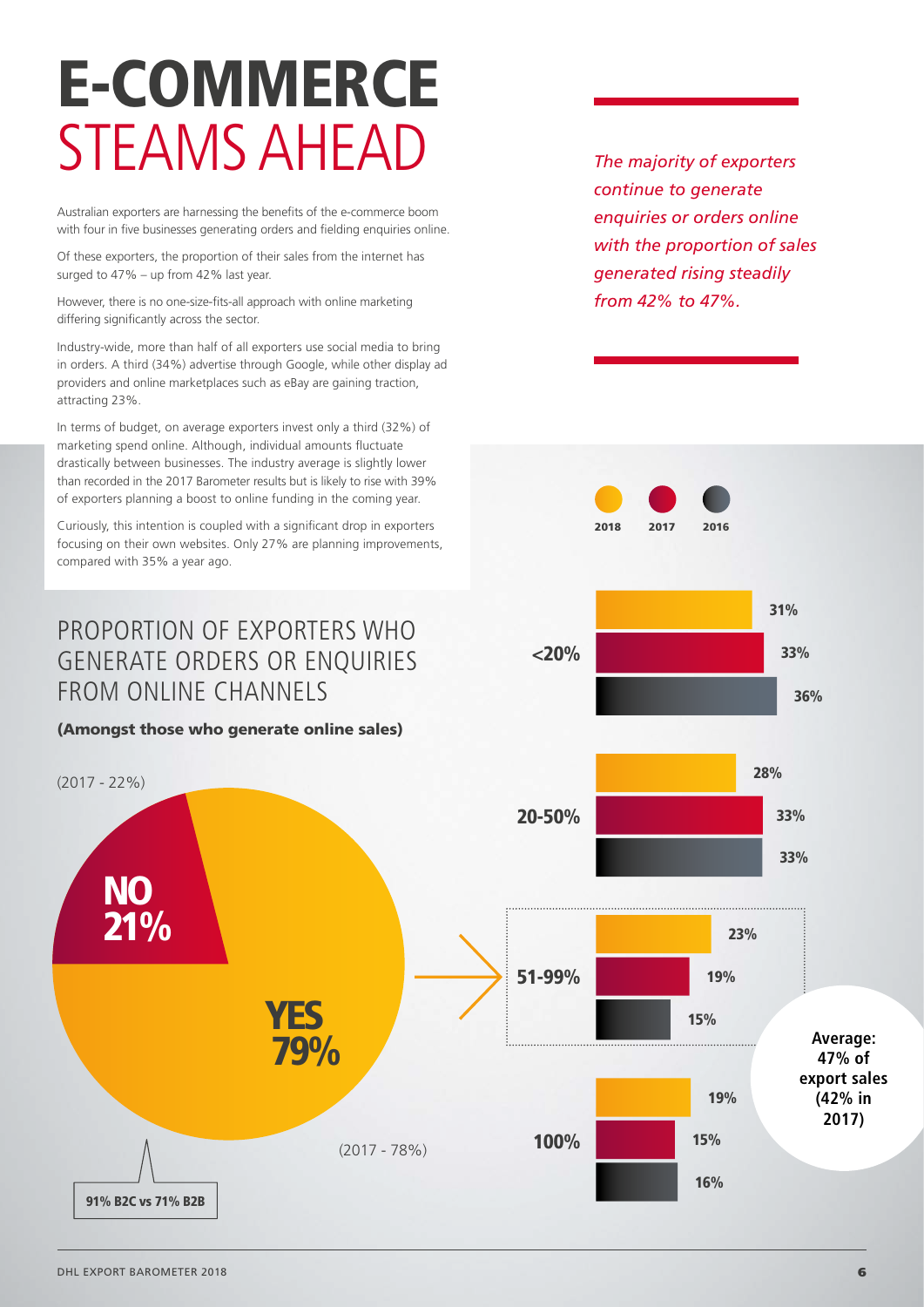Increasing sales is not the only benefit Australia's exporters enjoy as the e-commerce era hits full swing.

Many are using the opportunity to revolutionise the way they do business, particularly companies moving into new markets.

Almost a third of exporters are improving customer service, while 37% are improving how they source and deliver their products. Product localisation is also emerging as a key focus of the year.

Nearly a quarter of businesses are adapting goods and their advertising content to better suit individual markets.

Exporters believe these initiatives will drive up sales and, in particular, are being applied when targeting the North American market.

Meanwhile, traditional marketing strategies appear to be falling out of favour in the online marketplace.

Only 14% of companies are opting for competitive pricing and discounts, down from 22%.

These trends show the internet has become a necessity for many exporters, but the technology has not yet fully permeated the industry. *Marketing activity and initiatives to improve fulfilment are driving online growth, while fewer exporters are relying on discounting to drive sales.*



One third of the sector is resisting and not using any channels to generate sales online. Unsurprisingly, these tend to be larger, well-established companies, manufacturers and traders primarily targeting other businesses.

Last year also brought another exciting e-commerce milestone, with online retail giant Amazon launching in Australia, just in time for Christmas.

So far, the arrival has been met with mixed reviews.

About 16% of companies say it is good for business, while 11% claim it will lead to a decline in orders within three years.

Similar results are reported for Alibaba, which also officially set up in Australia in 2017.

However, the arrival of the Chinese-owned retailer has caused considerably higher apprehension among consumer goods exporters with 27% believing it will have negative knock-on effects.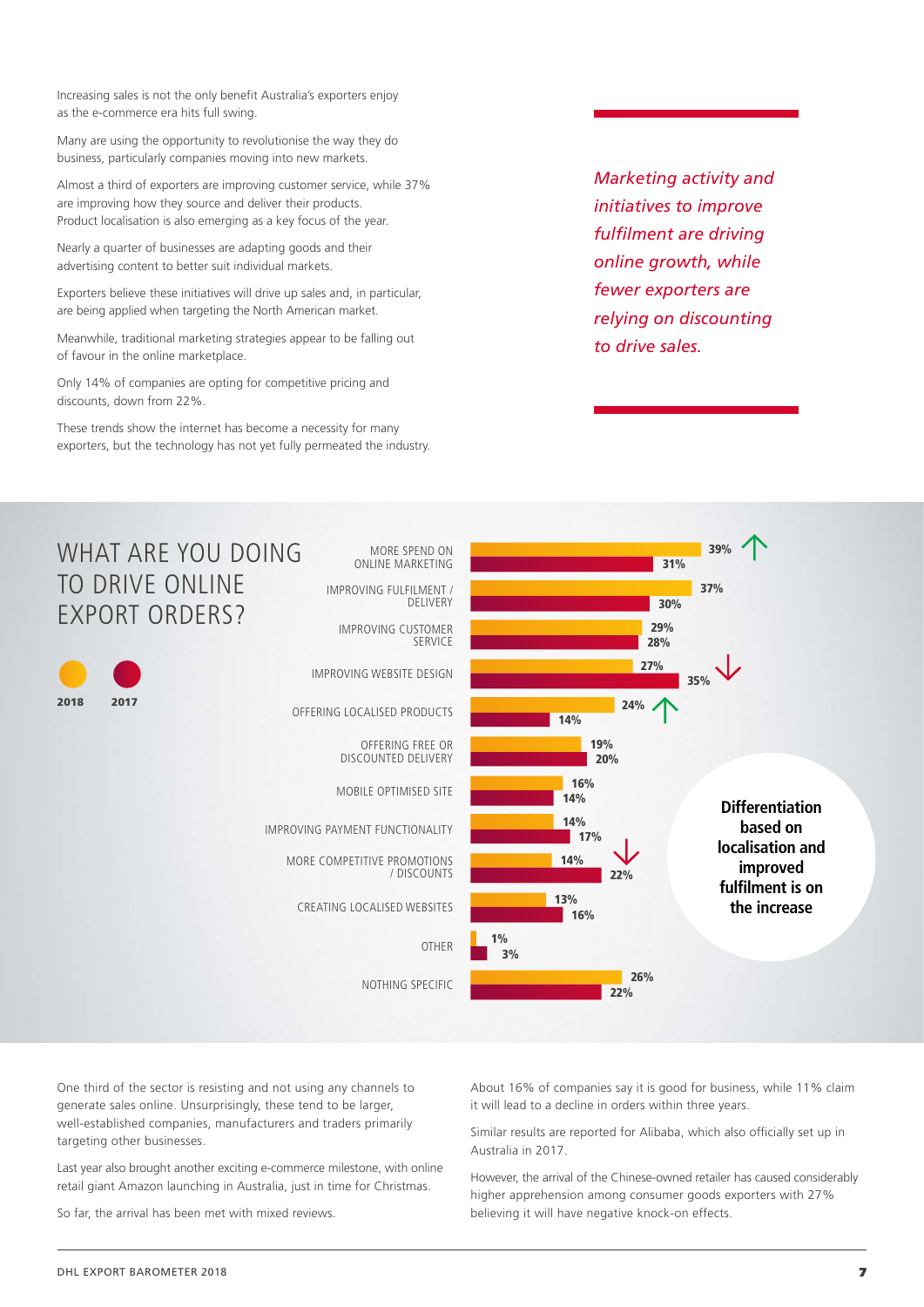# AUSTRALIAN EXPORTERS 'LIKE' SOCIAL MEDIA

*70% of exporters are using online channels to increase their export sales with social media most popular, especially amongst B2C exporters.*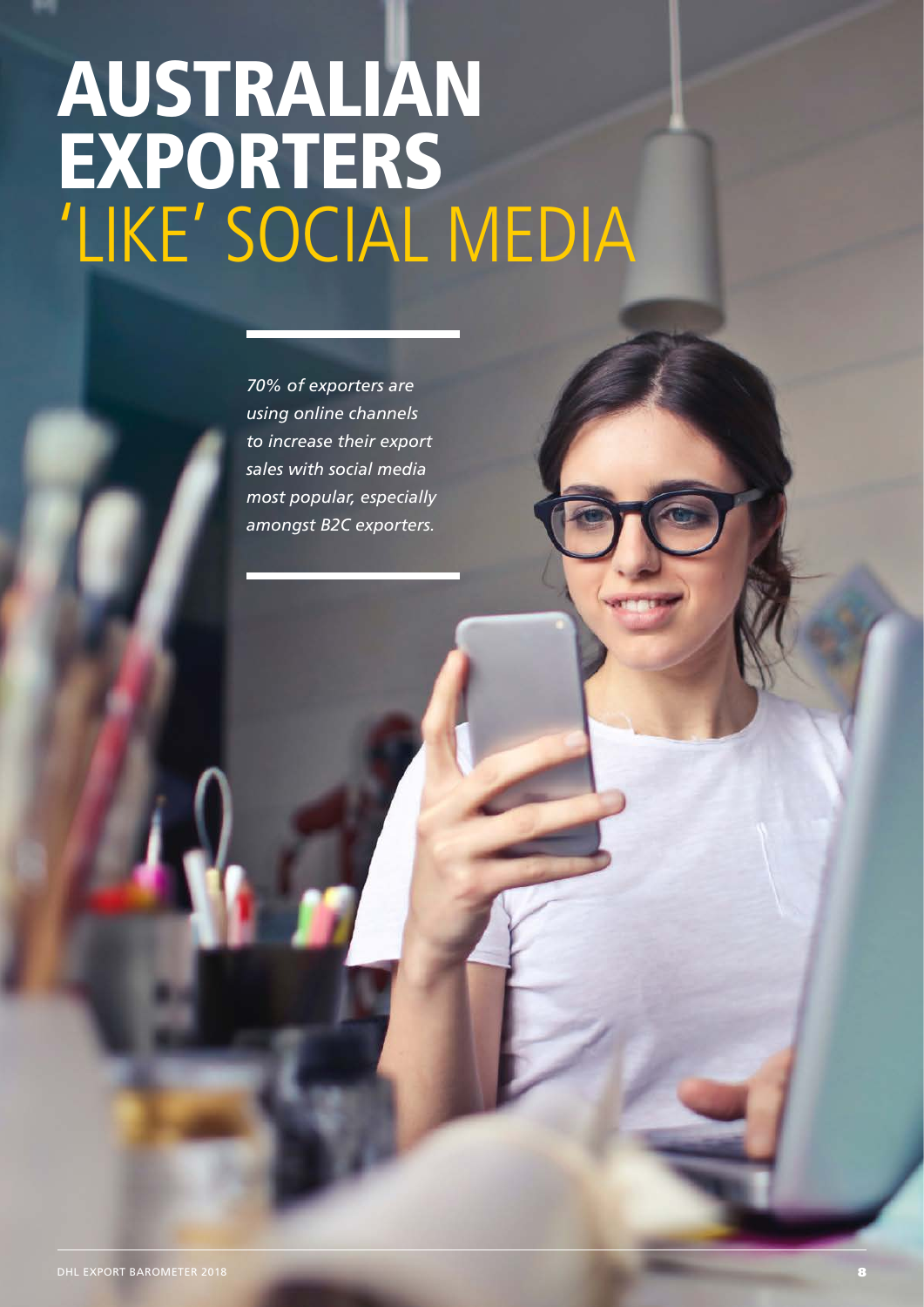When it comes to online marketing, social media is the top choice for Aussie exporters wanting to tap into customer networks. More than half the industry (58%) use social media platforms to drive sales.

Facebook, despite recent controversy over privacy, remains the go-to platform. It has the highest usage rate among Aussie traders (45%), followed by Instagram (30%), LinkedIn (20%), YouTube (16%), Twitter (9%) and Snapchat (3%).

A further 6% use the Chinese social domain WeChat, which features for the first time in this year's Barometer. The instant messaging platform has more than a billion active users in the lucrative Asian market.

Online influencers and bloggers also make their maiden appearance in the results, with both in use by 10% of businesses.

The broad range of online platforms being used overwhelmingly shows Australian exporters are giving social media the tick of approval. Meanwhile, the growing number of new domains in use is testament to Australian businesses' willingness to quickly adapt to new channels as they emerge.

In particular, smaller exporters are becoming increasingly social media savvy and will likely continue to be leaders in the online field while larger export players lag behind.

| <b>ONLINE CHANNELS</b><br><b>USED TO ATTRACT</b><br><b>EXPORT ORDERS</b> |                              |         | <b>B2B</b> | <b>B2C</b> |
|--------------------------------------------------------------------------|------------------------------|---------|------------|------------|
|                                                                          | <b>FACEBOOK</b>              | 45%     | 39%        | 56%        |
|                                                                          | INSTAGRAM                    | 30%     | 22%        | 43%        |
| 58% USE SOCIAL MEDIA CHANNELS                                            | LINKEDIN                     | 20%     | 21%        | 18%        |
|                                                                          | YOUTUBE                      | 16%     | 13%        | 22%        |
|                                                                          | <b>INSTAGRAM STORIES*</b>    | 10%     | 5%         | 19%        |
|                                                                          | TWITTER                      | 9%      | 8%         | 11%        |
|                                                                          | <b>FACEBOOK MESSENGER*</b>   | 8%      | 5%         | 14%        |
|                                                                          | PINTEREST                    | 6%      | 3%         | <b>11%</b> |
|                                                                          | WECHAT*                      | 6%      | 5%         | 7%         |
|                                                                          | SNAPCHAT*                    | $3\%$   | 4%         | $1\%$      |
| <b>34% USE ONLINE ADVERTISING</b>                                        | GOOGLE ADS / SEM             | 31%     | 27%        | 36%        |
|                                                                          | DISPLAY ADS                  | 12%     | 8%         | 17%        |
| 23% USE ONLINE MARKET PLACES                                             | eBAY                         | 13%     | 10%        | 17%        |
|                                                                          | <b>FACEBOOK MARKETPLACE*</b> | 8%      | 4%         | 15%        |
|                                                                          | AMAZON                       | 6%      | 5%         | 8%         |
|                                                                          | ALIBABA                      | $2\%$   | 2%         | 1%         |
|                                                                          | ETSY*                        | 2%      | 2%         | 2%         |
|                                                                          | LAZADA*                      | $< 1\%$ | 0%         | 0%         |
|                                                                          | FLIPCART*                    | $< 1\%$ | $0\%$      | 0%         |
|                                                                          | INFLUENCERS*                 | 10%     | 4%         | 19%        |
|                                                                          | BLOGGERS*                    | 10%     | 4%         | 19%        |
|                                                                          | vBLOGGERS*                   | 4%      | $1\%$      | 8%         |
| *Options added in the 2018 survey.                                       | <b>NONE</b>                  | 30%     | 36%        | 21%        |